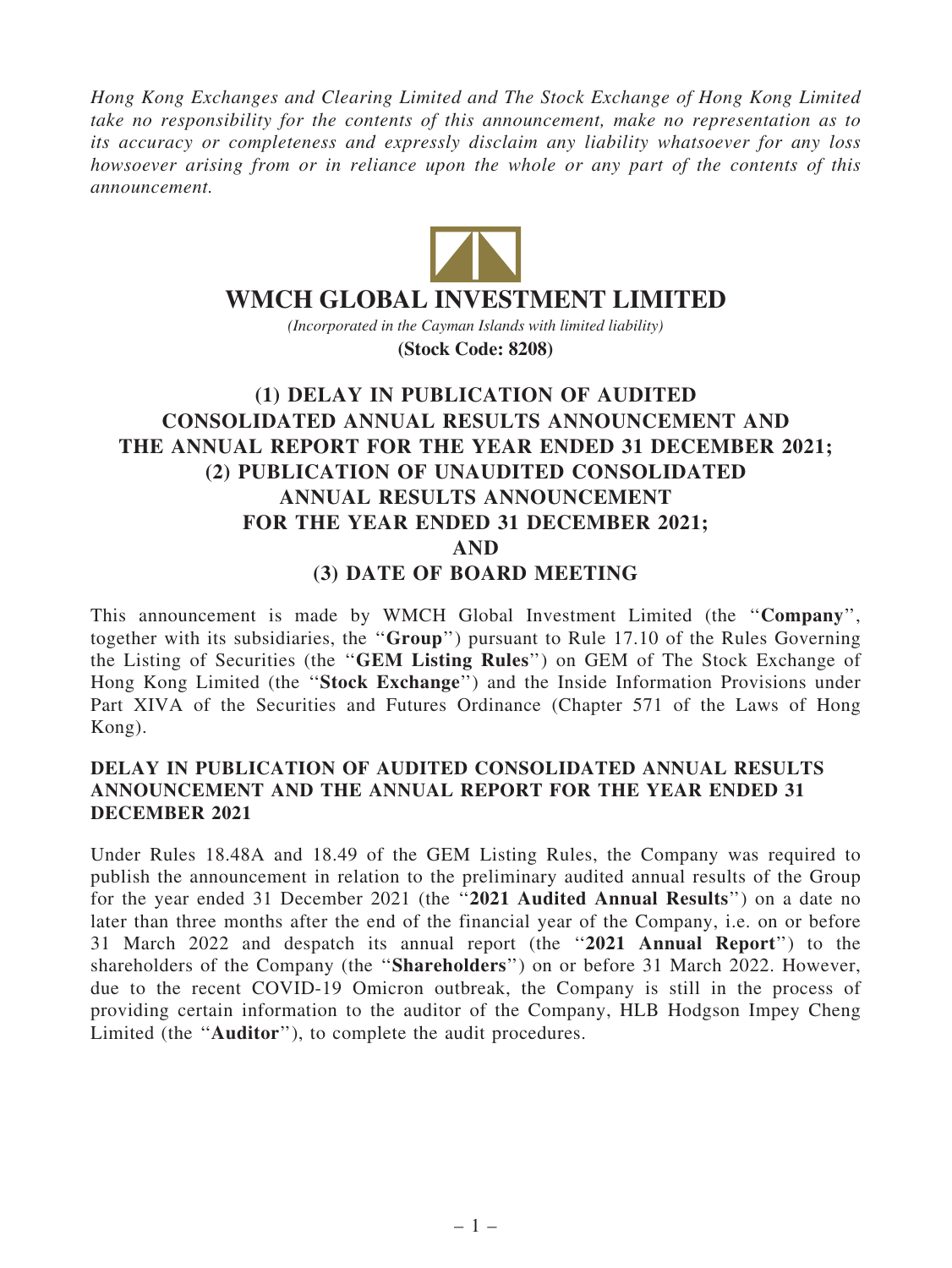In view of the above, the board of directors (the "Board") of the Company (the ''Directors'') wishes to inform the shareholders of the Company (the ''Shareholders'') and potential investors of the Company that it is unlikely that the Company will be able to publish the 2021 Audited Annual Results by 31 March 2022 and despatch the annual report of the Group for the year ended 31 December 2021 (the ''2021 Annual Report'') on or before 30 April 2022 in accordance with the GEM Listing Rules. Notwithstanding this, the Board wishes to emphasize that the operation of the Group remains normal and that it will continue to work with the Auditor closely to publish the 2021 Annual Results and despatch of 2021 Annual Report to the Shareholders. The 2021 Annual Results and 2021 Annual Report are expected to be published by the end of April 2022.

## PUBLICATION OF UNAUDITED ANNUAL RESULTS ANNOUNCEMENT FOR THE YEAR ENDED 31 DECEMBER 2021

To ensure that the Shareholders and potential investors of the Company will continue to receive sufficient information regarding the business operation and financial position of the Group in order to make informed investment decisions, the Board has decided to publish the unaudited consolidated annual results announcement of the Group for the year ended 31 December 2021 (the "2021 Unaudited Annual Results Announcement") on 31 March 2022. The Board will review and approve, among other things, the publication of the 2021 Unaudited Annual Results (the ''2021 Unaudited Annual Results'') based on the management accounts of the Group for the year ended 31 December 2021.

## DATE OF BOARD MEETING

The Board hereby announces that, a meeting of the Board will be held on Thursday, 31 March 2022 for the purpose of, among other matters, considering and approving the 2021 Unaudited Annual Results and its publication, and considering the recommendation on the payment of a final dividend, if any, and transacting any other business.

The Company will make further announcement(s) as and when appropriate in relation to the latest development in the completion of the audit processes and the expected date of publishing the 2021 Audited Annual Results and the 2021 Annual Report. The Company will publish the 2021 Audited Annual Results and the 2021 Annual Report in compliance with the GEM Listing Rules as soon as practicable.

> By Order of the Board WMCH Global Investment Limited Wong Seng

Chairman and Executive Director

Hong Kong, 21 March 2022

As at the date of this announcement, the executive Directors of the Company are Mr. Wong Seng, Ms. Leow Geok Mui, Mr. Lim Chin Keong, Mr. Heng Kim Huat and the independent non-executive Directors of the Company are Dr. Tan Teng Hooi, Mr. Leong Jay and Mr. Ng Shing Kin.